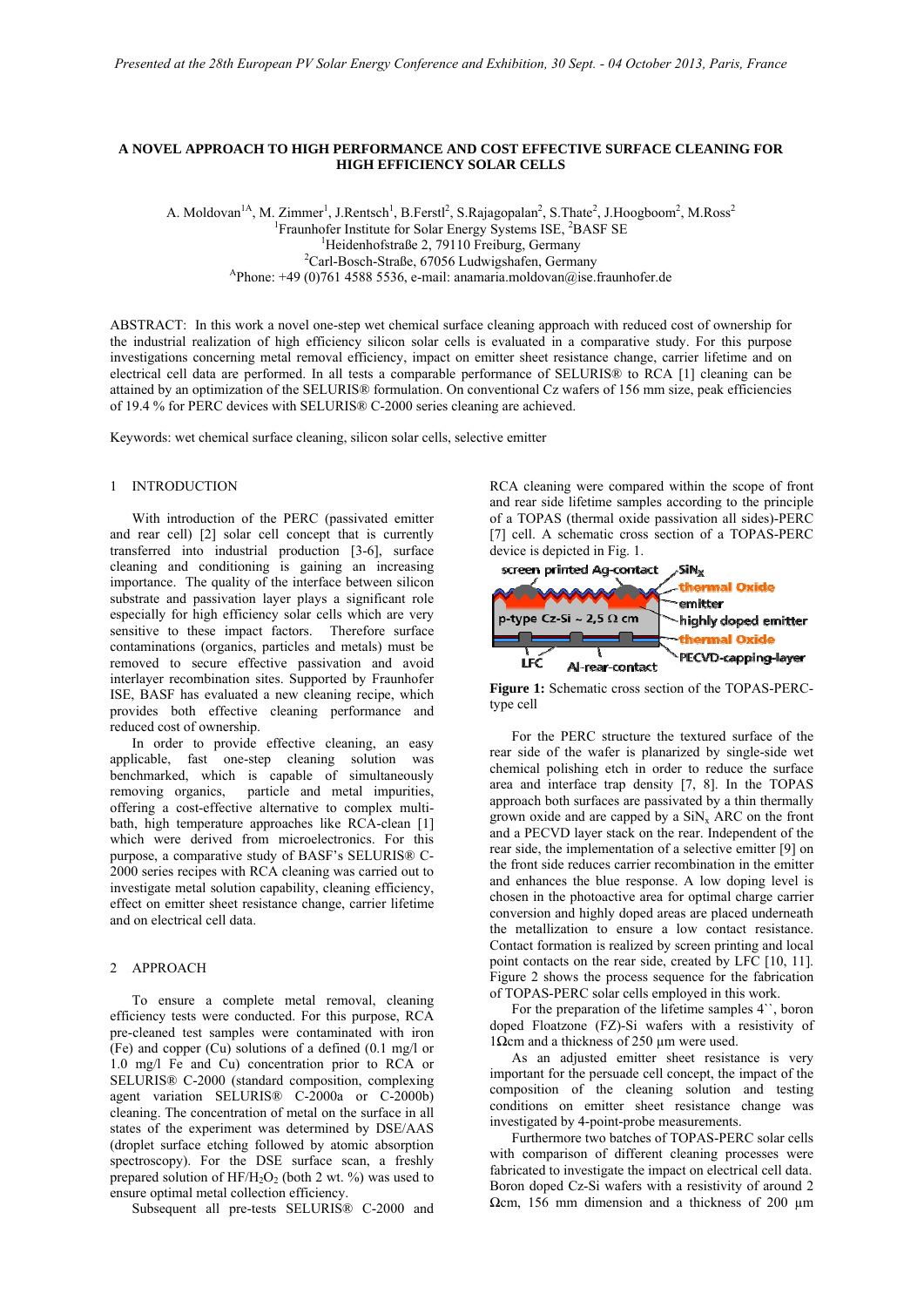served as starting material.

 Finally - as cost of ownership and process relevant the stability of  $H_2O_2$  was determined in different cleaning solutions. For this purpose, a freshly prepared SC1 (ammonia peroxide mixture) or SELURIS® C-2000 solution is heated to process temperature  $(65^{\circ}C)$ , then  $H<sub>2</sub>O<sub>2</sub>$  is added and immediately after a sample is taken and analyzed by titration to determine the  $H_2O_2$ concentration in the solution. Following further samples are taken and analyzed at intervals of 3 minutes to record the  $H_2O_2$  decomposition.

| TOPAS-Processflow                              |  |  |  |  |  |  |
|------------------------------------------------|--|--|--|--|--|--|
| <b>Alkaline texturing</b>                      |  |  |  |  |  |  |
| Wet chemical rear side planarization           |  |  |  |  |  |  |
| <b>Deposition PECVD diffusion barrier (RS)</b> |  |  |  |  |  |  |
| <b>Emitter-Diffusion</b>                       |  |  |  |  |  |  |
| Laser doping: selective emitter (FS)           |  |  |  |  |  |  |
| PSG-Removal                                    |  |  |  |  |  |  |
| <b>Wet Chemical Cleaning</b>                   |  |  |  |  |  |  |
| Therm. Ox. (thin oxide)                        |  |  |  |  |  |  |
| Deposition dielectric cover layer (RS)         |  |  |  |  |  |  |
| Deposition SiN <sub>x</sub> -Antireflexcoating |  |  |  |  |  |  |
| Screen printing Al rear contact                |  |  |  |  |  |  |
| Screen printing Ag front contact               |  |  |  |  |  |  |
| Contact firing                                 |  |  |  |  |  |  |
| Local laser alloying (LFC)                     |  |  |  |  |  |  |

**Figure 2:** Process sequence for the fabrication of TOPAS-PERC solar cells employed in this work

# 3 RESULTS

3.1 Metal removal efficiency and symmetrical rear side lifetime samples

 As pictured in Fig. 3, both tested cleaning approaches show a good and comparable metal surface contamination removal. After cleaning, the metal surface concentration mean value can be reduced for Fe from values above  $1E13$  at/cm<sup>2</sup>, to maximum values of  $5E10$ at/cm<sup>2</sup>, and for Cu from values above  $1E12$  at/cm<sup>2</sup>, to maximum values of 5E10 at/cm<sup>2</sup>.



**Figure 3:** Metal surface contamination after RCA precleaning, contamination in a solution of defined metal (0.1 or 1.0 mg/l Fe and Cu) concentration and subsequent

RCA or SELURIS® (standard composition, complexing agent variation) cleaning determined by DSE/AAS

The promising results on metal removal efficiency are also reflected in the high minority carrier lifetime of the simultaneously processed symmetrical rear side lifetime samples, which correspond to the structure of the TOPAS-PERC cell depicted in Fig. 1. The comparison of the metal removal efficiency and minority carrier lifetime values for SELURIS® C-2000a and b indicate the significance of additive selection.



**Figure 4:** Minority carrier lifetime values of symmetrical rear side lifetime samples which were simultaneously processed with the metal removal efficiency test samples

#### 3.2 IV-results of first cell batch

 Fig. 5 shows the current-voltage (IV) parameters for the processed TOPAS-PERC solar cells with cleaning comparison (process sequence Fig. 2). The measurements of the fabricated cells are performed in the non-stabilized, as-processed state. Analysis of the results was carried out using the mean values of all tested firing temperatures (840, 860 and 880°C). Overall high median cell efficiencies of 19.3% and for SC1/SC2 and 19.2% for SELURIS® C-2000v1 could be achieved. Table 1 gives an overview of the median and the maximum values of the cell parameters for both cleaning approaches.

**Table 1:** Cell parameters measured after processing (not stabilised) using an industrial cell tester. All solar cells are fabricated from 156 mm pseudo-square sized Cz-Si wafers with a resistivity of  $\sim$ 2  $\Omega$ cm.

| Cleaning        | Category             | $V_{\rm OC}$ $J_{\rm SC}$ |                           | FF        | pFF       |               |
|-----------------|----------------------|---------------------------|---------------------------|-----------|-----------|---------------|
| group           |                      |                           | (mV)(mA/cm <sup>2</sup> ) | (% )      | (%)       | $\frac{6}{2}$ |
| SC1/SC2         | median (29) 650 39.3 |                           |                           | 75.6 83.2 |           | 193           |
|                 | best cell            |                           | 652 39.5                  |           | 76.2 83.5 | 19.5          |
| <b>SELURIS®</b> | median $(34)$        | 643 39.1                  |                           | 75.9 83.2 |           | 192           |
| $C-2000v1$      | best cell            |                           | 646 39.4                  |           | 76.6 83.4 | 194           |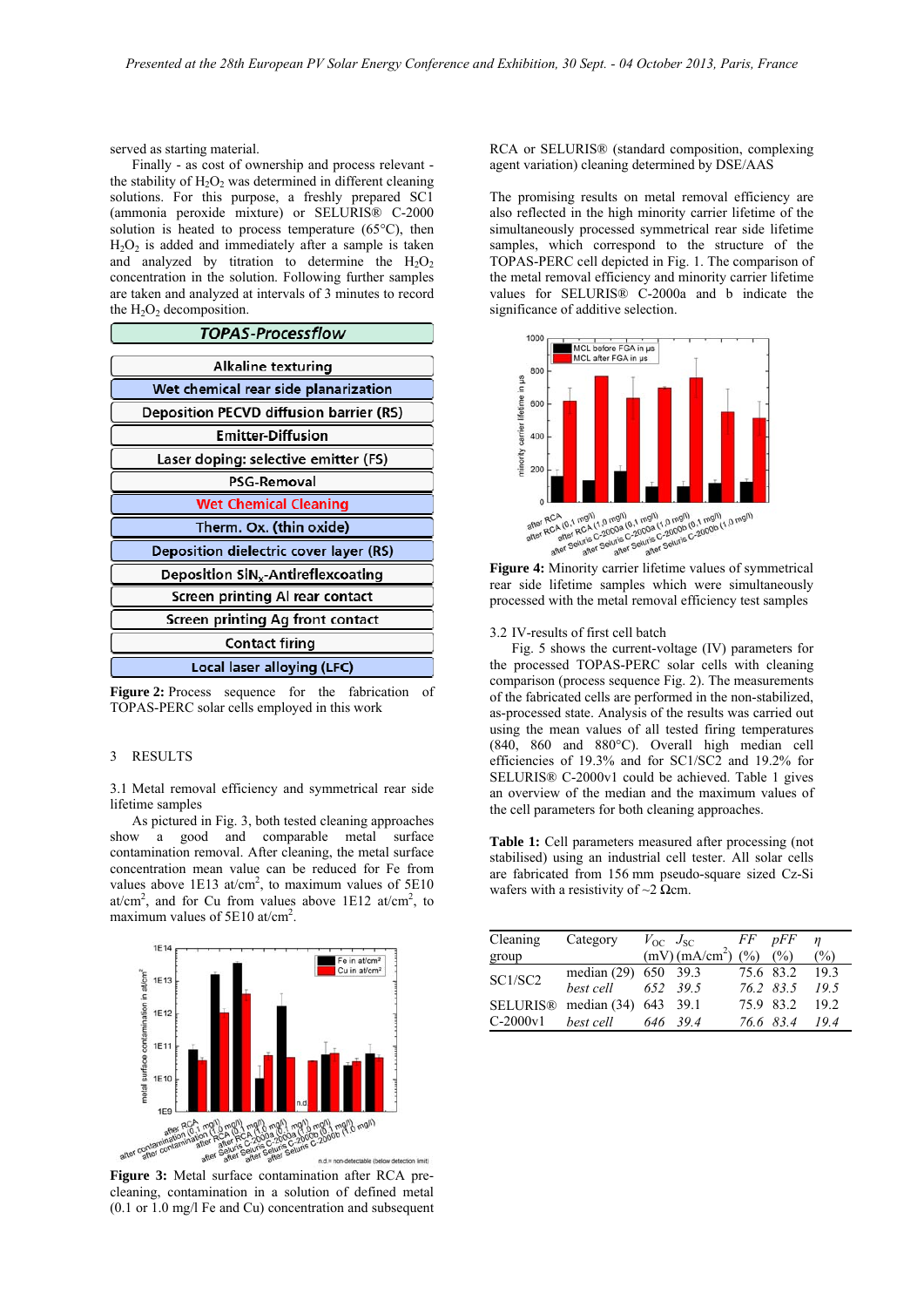

**Figure 5:** Current-voltage (IV) parameters for the processed TOPAS-PERC solar cells with cleaning comparison (first cell batch)

 Despite the good cleaning performance demonstrated in the experiment described in the previous section lower cell efficiencies are obtained for SELURIS® C-2000v1 compared to SC1/SC2 cleaning. Lower  $J_{SC}$  and  $V_{OC}$ values indicate that the difference between the

efficiencies results from losses on the front side due to insufficient emitter etch- back. These findings can be confirmed by internal quantum efficiency (IQE) data. Losses resulting from the emitter can be observed in the lower blue response of the cell with SELURIS® C-2000v1 cleaning.

The IQE and reflectance (R) of one solar cell of each group are depicted in Fig. 7.



**Figure 6:** Internal quantum efficiency (IQE) and reflectance (R) of one solar cell of each group

3.3 IV-results of second cell batch

In an effort to improve the  $J_{SC}$  and  $V_{OC}$  losses resulting from insufficient emitter etch-back two new approaches were adopted for the fabrication of the second cell batch. One the one hand a new SELURIS® C2001v1 solution with an emitter adjustment capability equivalent to that of SC1/SC2 cleaning was tested under equal experimental conditions as for the first cell batch, on the other hand an improved SELURIS® C2000v2 solution (optimized complexing agent system) was tested with a 100 Ohm/sq start emitter in order to consider an approach independent of the etch rate. Further a second reference group with SC1 cleaning followed by a dip in diluted hydrofluoric acid (dHF) was included in the experiment.

 In the second experiment high and equivalent overall median cell efficiencies of 19.0 or 19.1% could be achieved for all cleaning approaches. Even if the FF values are higher for the samples of the second experiment, the  $J_{SC}$  and  $V_{OC}$  values are somewhat lower. Possible reasons for that can be either the non-ideal alignment of the selective emitter structure during screen printing or the lower pitch used for the LFC process.

 In Fig. 8 the IV parameters of the second experiment are presented in a summarized form.

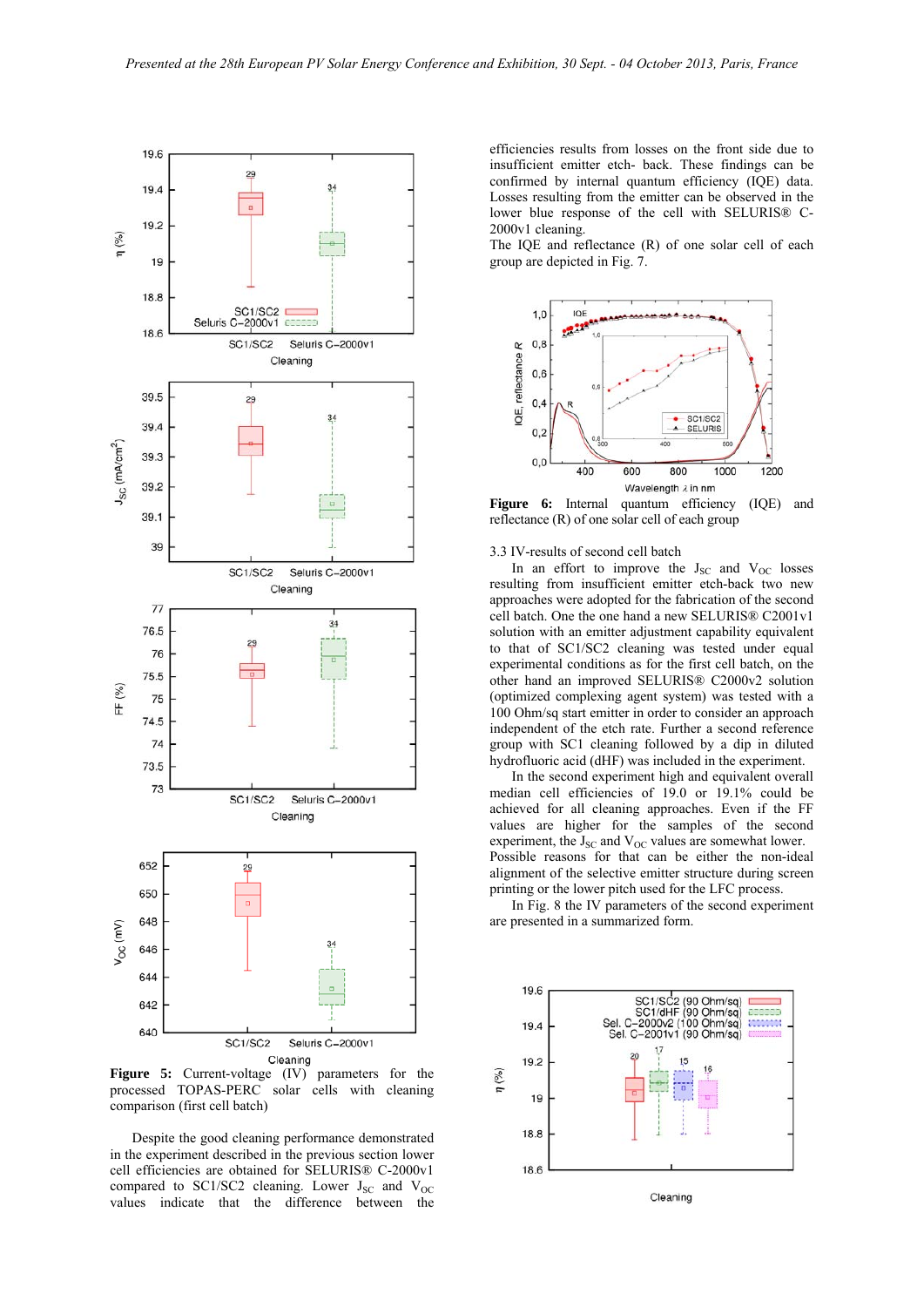

**Figure 8:** Current-voltage (IV) parameters for the processed TOPAS-PERC solar cells with cleaning comparison (second cell batch with optimized SELURIS® recipes C-2000v2 and C-2001v1)

# $3.4 H<sub>2</sub>O<sub>2</sub>$  decomposition

The decomposition rate of  $H_2O_2$  is reduced by a factor of 4 in SELURIS® C-2000v1 in comparison to that in SC1 solution (Fig. 9). Free metal ions in solution catalyzing the  $H_2O_2$  decomposition are intercepted by the complexing agent system of the SELURIS® solution.



**Figure 9:** Decomposition rate of  $H_2O_2$  in SC1 vs. SELURIS® C2000 solution at 65°C.

#### 4 SUMMARY/CONCLUSION

 In the present work a comparative study of BASF´s SELURIS® C series recipes with RCA cleaning was carried out. The alkaline SELURIS® C cleaning solution with optimized complexing agent system enables metal removal efficiencies comparable to that of SC1/SC2 (RCA) cleaning in one process bath. The high minority carrier lifetimes resulting after cleaning also of in advance contaminated samples confirms the results of metal removal efficiency experiment.

 Furthermore an extended bath lifetime, reduced process time and chemical consumption due to the stabilized multifunctional solution result in a significant lower cost of ownership.

 The improved SELURIS® C-2000v2 and C-2001v1 recipes allow both a high cleaning performance without etching the surface (C2000v2) or with the possibility for emitter adjustment  $(C2001v1)$ . The results of the second TOPAS PERC cell batch with cell efficiencies exceeding 19% indicate that SELURIS® C-2000v2 or C-2001v1 cleaning solutions can replace the complete SC1/SC2 (RCA) process providing equivalent cell efficiencies.

## 5 ACKNOWLEDGMENTS

 We gratefully acknowledge the technical support by the PV-TEC co-workers and our project partners at BASF SE for funding of this work.

## 6 REFERENCES

- 1. Kern, W. and D. Puotinen, *Cleaning solutions based on hydrogen peroxide for use in silicon semiconductor technology.* RCA Review, 1970. **31**: p. 187-205.
- 2. Blakers, A.W., et al., *22.8% efficient silicon solar cell.* Applied Physics Letters, 1989. **55**(13): p. 1363-5.
- 3. Engelhart, P., et al. *Q.ANTUM Q-Cells next generation high-power silicon cell & module concept*. in *Proceedings of the 26th European Photovoltaic Solar Energy Conference and Exhibition*. 2011. Hamburg, Germany.
- 4. Münzer, K.A., et al. *Towards 19.5 % industrial crystalline silicon solar cells*. in *Proceedings of the 26th European Photovoltaic Solar Energy*